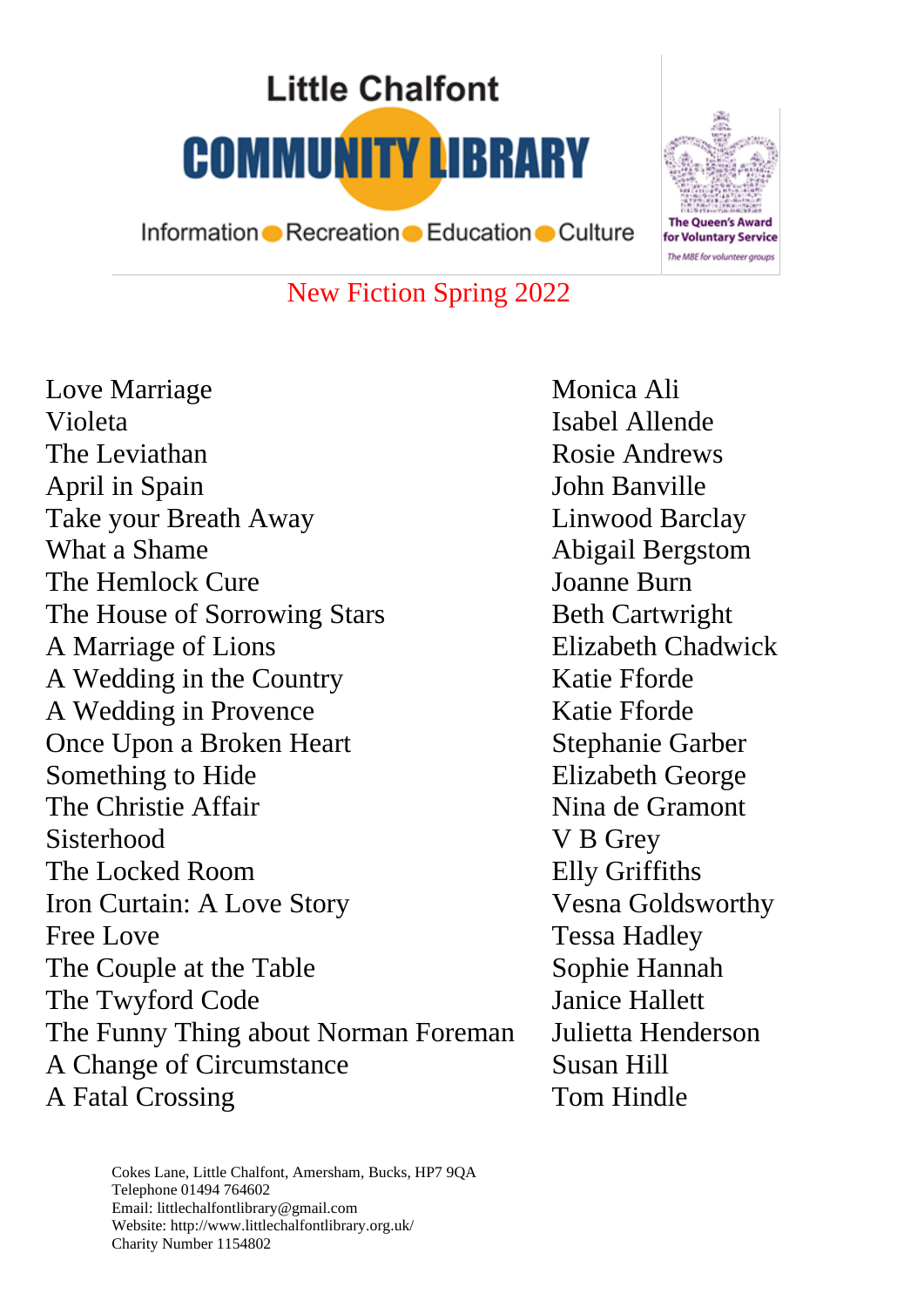# **Little Chalfont COMMUNITY LIBRARY**



Information Recreation Education Culture

### New Fiction Spring 2022

Ugly Love Colleen Hoover Reminders of Him Colleen Hoover Crossing the Lines **Amanda Huggins** Fault Lines Emily Itami The Love Songs of W E B Du Bois Honorée Fanonne Jeffers All For You Louise Jensen The Berlin Exchange Joseph Kanon Diamond Jessie Keane Good Behaviour Molly Keane Other Women Cathy Kelly The Feast Margaret Kennedy Devotion Hannah Kent Again, Rachel Marian Keyes Five Tuesdays in Winter Lily King The Counterfeit Candidate **Brian Klein** Under the Whispering Door T J Klune I Have Something to Tell You Susan Lewis Palace of the Drowned Christine Mangan Should I Tell You? Jill Mansell A Marvellous Light Freya Marske A Killing in November Simon Mason The Twins L V Matthews Wahala Nikki May Breathless Amy McCulloch

Cokes Lane, Little Chalfont, Amersham, Bucks, HP7 9QA Telephone 01494 764602 Email: littlechalfontlibrary@gmail.com Website: http://www.littlechalfontlibrary.org.uk/ Charity Number 1154802